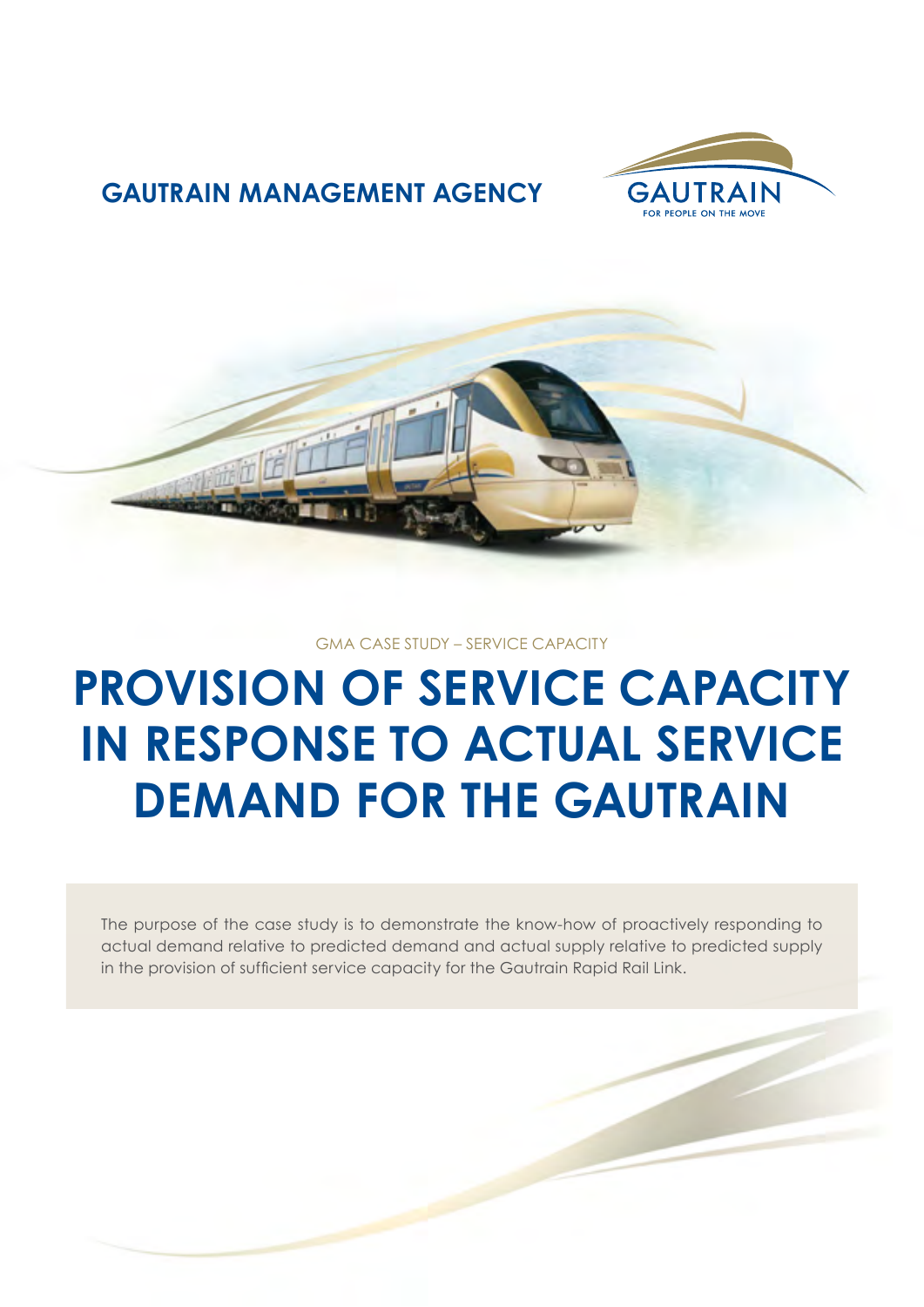### **LEARNING OUTCOME**

To illustrate the methodology that was developed and adapted to model demand for the different services and to align demand and supply in order to deploy available resources in the most cost-effective manner for the Gautrain Rapid Rail Link.

### **BUSINESS OBJECTIVE**

To meet current demand and facilitate demand growth into the future, by deploying available resources in the most costeffective way in order to provide sufficient service capacity for the Gautrain Rapid Rail Link.



### **1. BACKGROUND**

The Gautrain Rapid Rail Link is the first rapid rail link in Africa. It is a modern rapid rail link system in South Africa linking Johannesburg, Tshwane and OR Tambo International Airport (ORTIA). The network consists of ten stations and 80 km of railway lines. Phase one of the project, linking Sandton and the airport, was completed just prior to the 2010 FIFA World Cup. The second and final phase, the Hatfield-Park link, was completed in June 2012. The Gautrain is the largest project procured on the continent by means of a Public Private Partnership (PPP). The Gauteng Provincial Government (the Province) is the public partner and the primary promoter of the project. Other key public partner role players are the Gauteng Department of Roads and Transport (Gautrans), the National Treasury and its PPP Unit and the Gautrain Management Agency (GMA). The private partner is the

Bombela Concession Company (Pty) Ltd (the Concessionaire). Bombela holds a 19.5 year concession for the construction, operation and maintenance of the Gautrain.

The Gautrain Project was formally announced in February 2000 by the then Gauteng Premier Mbazima Shilowa as one of ten Spatial Development Initiatives, which later became known as Blue IQ Projects.

The novelty of the Project (being the first of its kind on the continent) and the scale of the Project (constituting the largest PPP project on the continent) created challenges to providing sufficient service capacity. The case study sets out the methodology that was followed in order to overcome the challenges.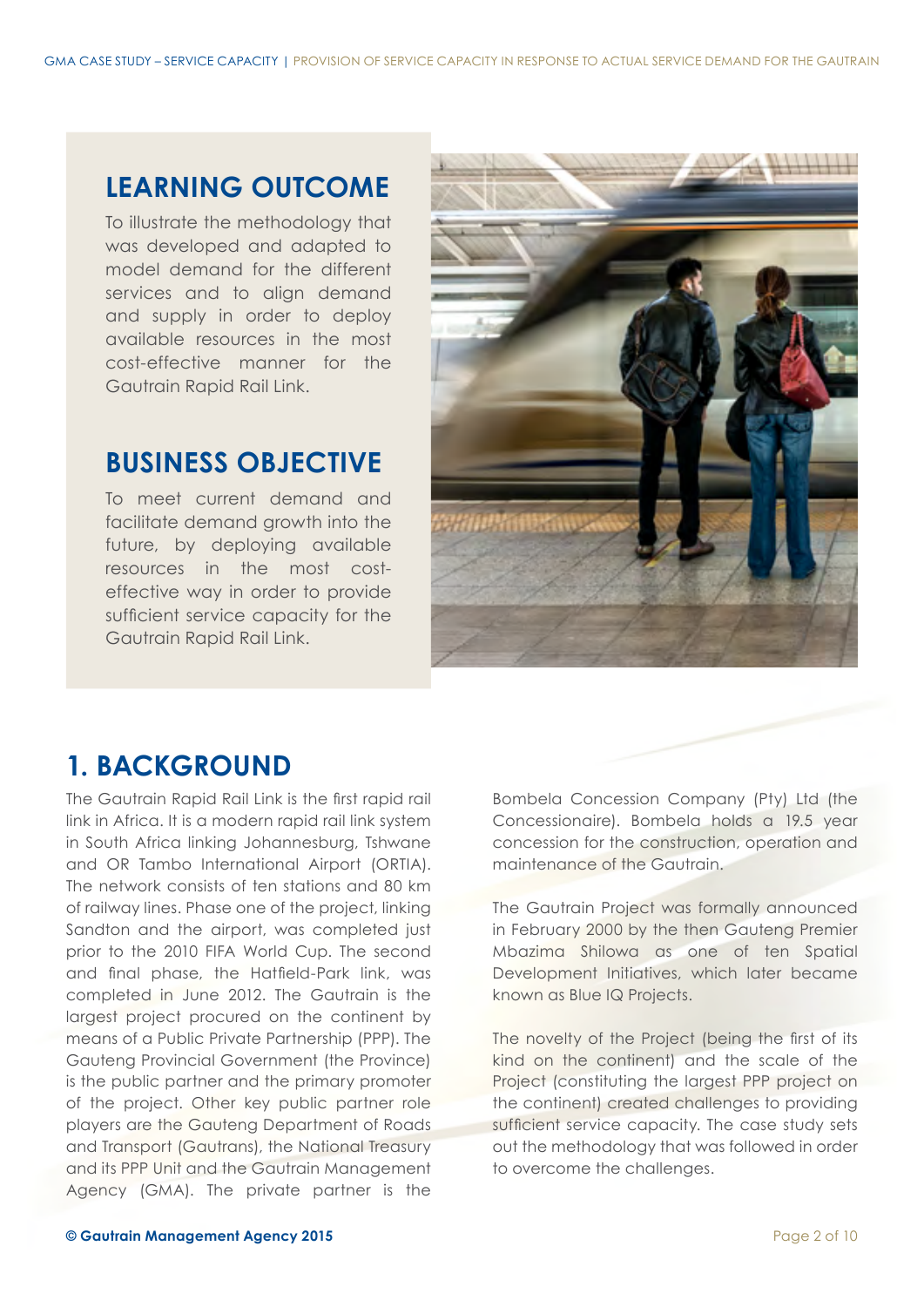In particular, the case study discusses how the provision of service capacity was dealt with pro-actively in response to actual service demand as applicable to the Gautrain system during the period 2010 to 2014. The case study discusses how demand modelling methods were used to adapt to changes in actual demand measurements from the system relative to predicted demand, and to determine what service responses were required as a result.

Although the aspect of service resourcing was paramount, other aspects like the use of service convenience factors and demand management tools, inclusive of fare adjustments, are also discussed. In the final analysis it was found that reliable and comprehensive demand measurement systems are crucial in measuring and managing capacity utilisation.

# **2. PROBLEM STATEMENT AND EARLY FINDINGS**

The first step in the provision of sufficient service capacity for the Gautrain Project was to determine the expected demand for the service. Determining demand in the initial stages was complicated by the novelty and scale of the Gautrain Project. Scepticism among potential users about the feasibility of the Project militated against the use of a simple demand model to determine demand. It was therefore necessary to develop a comprehesive methodology to model demand for the different services and to align demand and supply in order to deploy available resources in the most cost-effective manner.

### 2.1 Methodology/Solution **Statement**

The following methodology was followed:

**• Demand modelling** was done in order to determine the expected service demand during the 15-year operational concession period.

*"Soon after implementation of the service it was clear that demand grew faster than originally anticipated by the demand modelling and that more high-capacity vehicles had to be deployed."*



- Minimum **service delivery frequencies** were determined for the different time periods, i.e. weekday peak and off-peak periods as well as weekend and public holidays based on the demand modelling.
- The **service resourcing** was then developed as a response to the demand modelling as well as the minimum service delivery frequencies in order to ensure the most cost-effective utilisation of resources.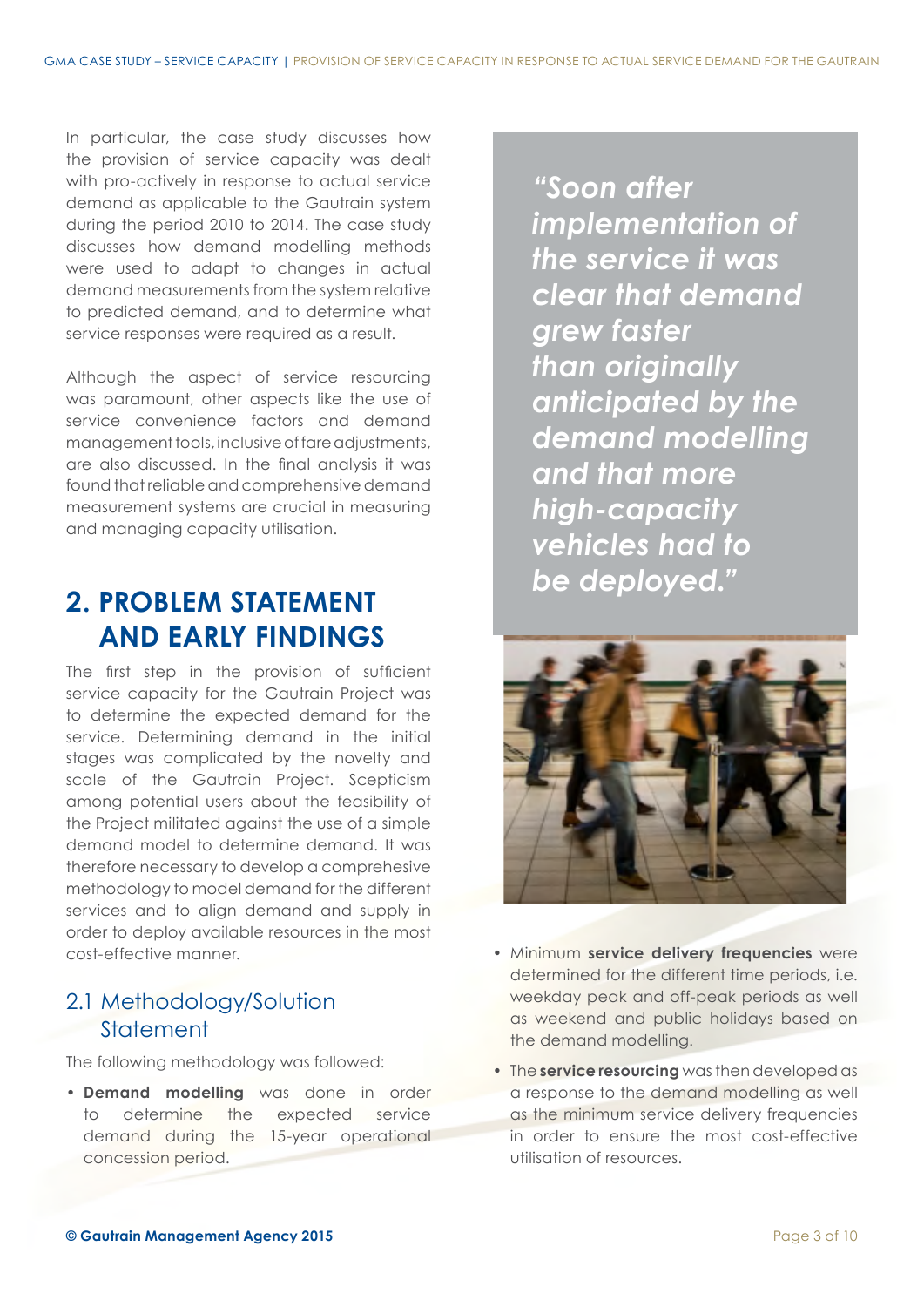- **• Service convenience** factors were identified as add-ons to the service in order to provide additional value to customers.
- **• Demand management** tools were deployed to assist with demand management during peak period high demand periods.
- **• Measurement of service capacity utilisation** was undertaken in order to determine any corrective action required.

### 2.2 Why and How the Methodology/Solution was Developed

The methodologies above were developed for the following reasons and in the following ways:

#### **Demand modelling**

Demand modelling was done in order to determine customer demand for the different services at different times of day, week and year.

During the development period, prior to any operations, demand modelling was done by both the Province and the Concessionaire in order to come to an operational contract arrangement. Generally accepted transport demand modelling methods were used.

Available household travel surveys were consulted. Travel demand modelling was developed by studying private car and public transport travel patterns along the different corridors. In addition, land-use development patterns in the vicinity of the service corridors were taken into account.

The target markets size and the market share were then estimated. This was done with due consideration of off-peak, weekend and public holiday demand levels. Demand was then estimated for the different segments on the service network in order to determine the level and location of maximum demand during a one-hour peak period in a given direction. The contractual arrangement allows for an



annually updated five-year Concessionaire's Demand Forecast from the second contract year onwards.

#### **Planned service delivery frequencies**

Minimum service delivery frequencies were determined to ensure acceptable service levels for the different times of day, week and year. Service frequencies of existing local and international services were studied. The intended service quality and style were taken into account to determine what service delivery frequencies would be acceptable to the target market. The acceptability of average waiting times as a result of service delivery frequencies was determined.

It was decided that a 12-minute service delivery frequency during both the morning (am) and afternoon (pm) peak periods would be acceptable to the customer. (In future this would change to 10-minutes as service demand increases.) During off-peak periods a 20-minute service delivery frequency was assumed to be acceptable. (In future this would increase to 15 minutes as demand increases.) During weekend days and public holidays a 30-minute service delivery frequency was assumed to be acceptable to the customer.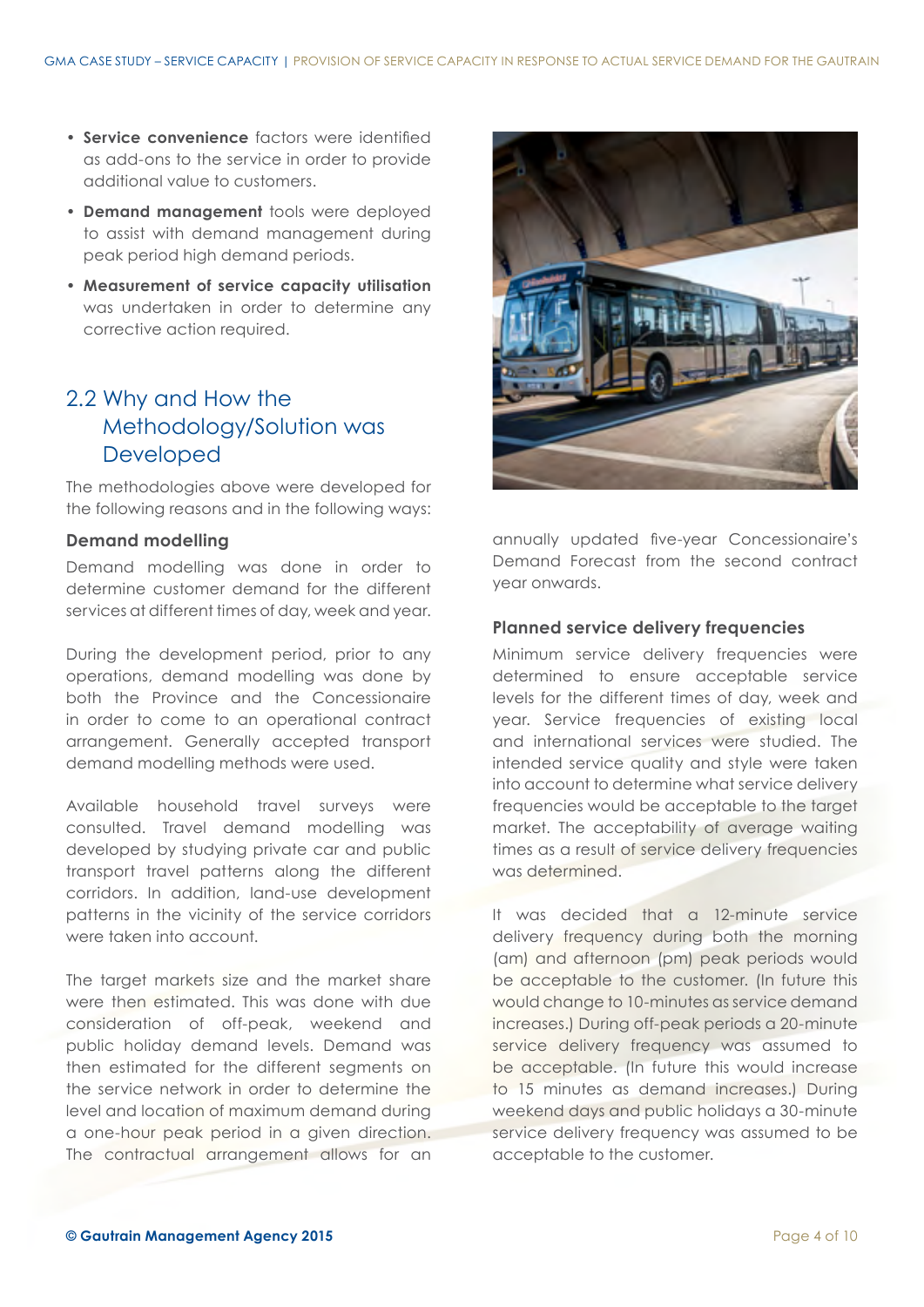#### **Planned service resourcing**

Minimum service resourcing levels were determined to limit the number of resources deployed in the most cost-effective way.

The planned service delivery frequency for the time period was divided into the maximum link load demand for the system to determine the appropriate vehicle size for the service frequency. In the case of Gautrain two different vehicle sizes are available, i.e. four-car and eight-car train set configurations, of which the latter have double the capacity of the former. The outcome of the abovementioned calculation determined the number of larger versus smaller vehicle sizes that would be required to meet the maximum customer need during a specific peak hour.

#### **Service convenience**

A number of service conveniences were identified as value-adds to the customer in order to make the service delivery frequency and service resourcing more attractive to customers. These conveniences were unfortunately not fully developed before service introduction.



#### **Demand management tools**

On most transport services (as well as other services like cellphone, electricity, use of roads, etc.) the available capacity is under pressure during peak hours of demand. During such periods demand management tools are used to convince the customer to change their usage patterns if possible (flexible users are usually able to).

Different fare products were allowed for in the ticketing system of the Gautrain system. Provision was made for period products (monthly and weekly products) to benefit regular service users and to promote customer loyalty. Provision was also made for different categories of customers so that concessionary products could later be introduced to such categories. The system allows for fares to be differentiated during different times of the day and week.

#### **Measurement of service capacity utilisation**

Measurement of service capacity utilisation takes place on a daily basis in order to identify the need for changes in the service supply.

When customers use the Gautrain system all entries and exits (in the case of buses only entries) are recorded and registered against an individual's contactless smart card (CSC). These entries and exits are used to determine the fares that should be deducted from the customer's CSC.

The points and times of entries recorded on the computer system provide daily travel information in terms of origin and destination numbers summarised in 15-minute intervals. From the entries and exits the number of customers using the different services in each direction is calculated for an hourly period for each of the line segments (between two adjacent stations). The service available (in terms of frequency and resourcing) is calculated for the same hourly periods.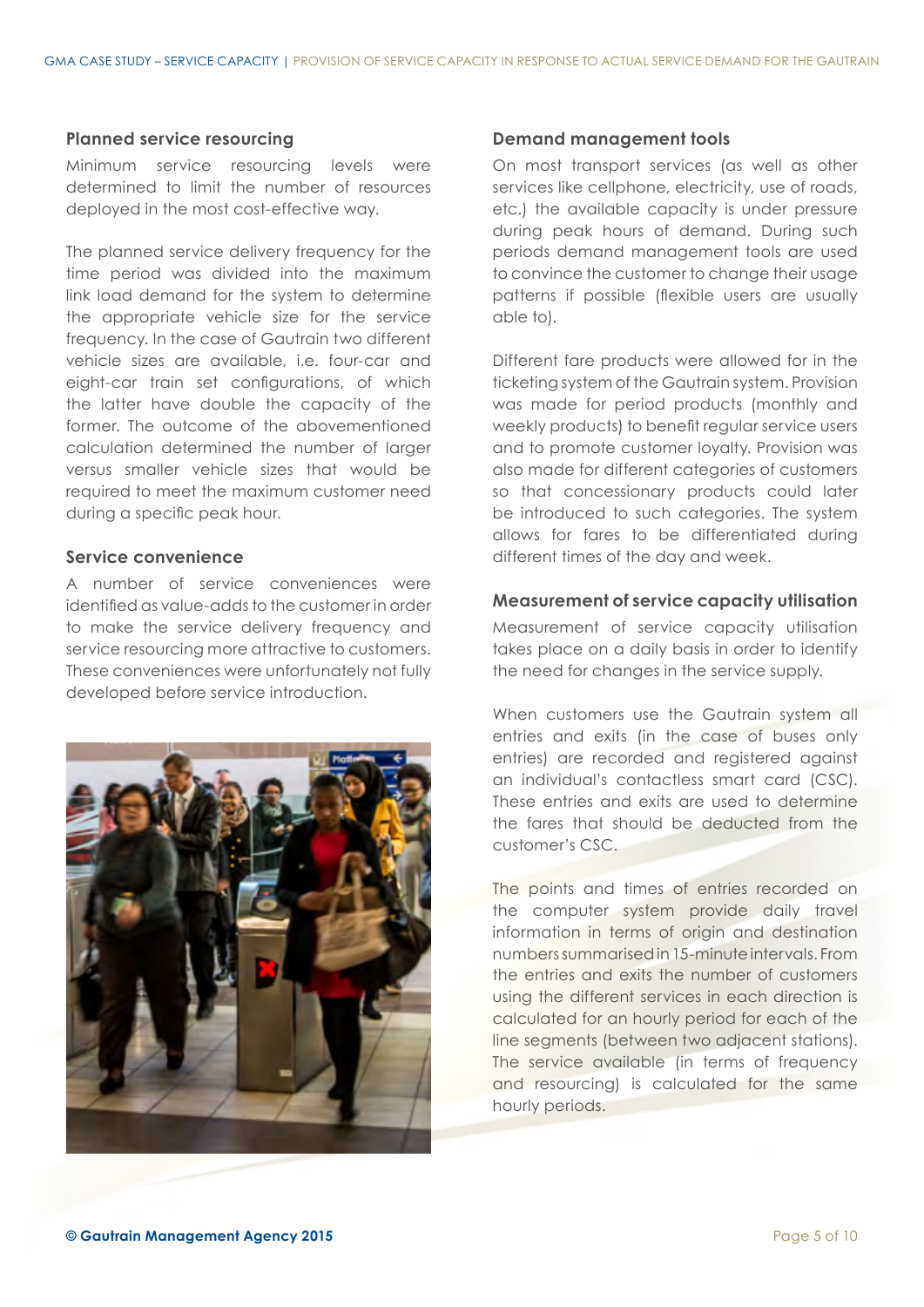A calculation of the number of customers divided by the service supplied for the same period in the same direction then provides the capacity utilisation. Cases where the utilisation exceeds the available capacity are measured and handled in terms of contractual agreements between the Concessionaire and the Province for overcrowding. A quarterly Service Capacity Utilisation Management Plan is produced by the Concessionaire where all overcrowding incidents over a quarter are analysed to determine whether it was a onceoff incident or of a repetitive nature.

If it is decided that additional service capacity is required, the resourcing of the service plan is reviewed. If it is clear that resourcing would not address the issue, changes are required in the service frequency. This is then investigated for possible changes to the service timetable.

### **3. ANALYSIS OF ISSUES**

The following risks were identified, which required appropriate mitigation:

#### **Demand modelling**

There was a risk that actual service demand would differ from demand modelling to such an extent that the service provided was not relevant to the actual need.

Differences between modelled and actual demand were recorded once actual operations started. This was mitigated by deciding to use the actual demand as the base of postimplementation modelling.

#### **Planned service delivery frequencies**

There was a risk that the minimum service delivery frequencies would be insufficient at some times of the day, week and year and would result in overcrowding which could in turn stifle customer growth into the future.

It was found that the afternoon peak period and its higher frequency started too late and that the higher service frequency was required earlier. This was mitigated by moving the period of the pm peak earlier by one hour.

It was furthermore found that insufficient service frequencies were available to customers from the airport, especially on Sunday afternoons and Monday mornings. This was mitigated by introducing an increased frequency on the airport service from 14:00 on Sunday afternoons as well as an extension of the am morning peak frequency on Monday mornings until 10:30 to meet the actual needs of customers.

The service on the core of the North-South service is currently under pressure and requires intervention. An investigation was commissioned to determine whether additional service frequency could be introduced over this section. This could have the benefit that resource utilisation of vehicles could improve. The technical viability of this intervention is currently being awaited.

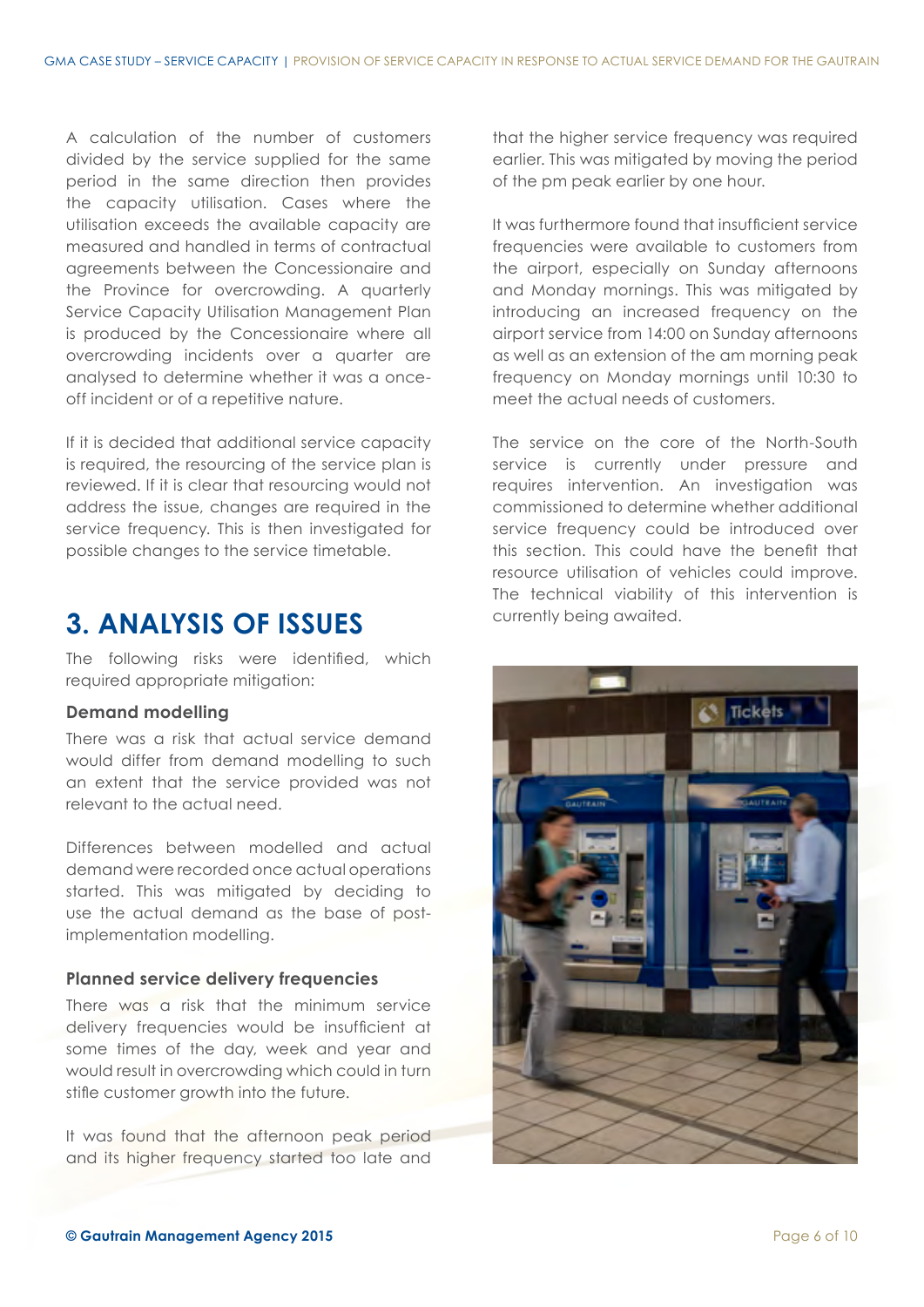#### **Planned service resourcing**

There was a risk that the minimum service resourcing levels were insufficient at certain times of the day, week and year and would therefore result in overcrowding.

It was important to ensure that the deployment of the higher capacity vehicles was in the appropriate time slots where required by demonstrated demand. It was found that the originally planned resourcing was correct and that the correct time slots were used.

Soon after implementation of the service it was clear that demand grew faster than originally anticipated by the demand modelling and that more high-capacity vehicles had to be deployed. This was mitigated by studying the service utilisation of all consecutive trains in the most critical line segment between two stations to determine best slots.

As service is operated in two directions and vehicles are applied to operate cycles in both directions, providing sufficient capacity in one direction might lead to oversupply in the opposite direction and hence under-utilisation.

A further risk was that in the response to actual demand customer patterns could develop which would in future become difficult to manage. By way of mitigation, it was therefore decided to introduce higher capacity vehicles



on every second train. This would enable the widening of the peak period in the first place, to be followed later by infilling of the slots skipped in the earlier rounds of capacity increase.

#### **Service convenience**

There was a risk that customers would find it inconvenient to transfer between North-South and East-West services if the transfer times were not attractive.

The original design of the system would have restricted transfers to and from the airport to all take place at Sandton. This was identified as an inconvenience to customers from the North (Pretoria side). This was mitigated by allowing transfers between the North and the airport to take place at Marlboro Station. This also had the benefit that capacity was not unnecessarily taken up on the system between Marlboro and Sandton.

It was found that especially off-peak weekday transfer times at Marlboro Station were unrealistically long. This was mitigated by measuring the required transfer times at the station, followed by a change in the timetable to get an improved positioning of trains in such a way to improve transfer time to acceptable levels.

It was furthermore found that customers are not always aware how their behaviour influences the service capacity availability. It was decided to use in-service announcements to inform them of higher capacity services, how to use on-board capacity effectively by using seats for people and not luggage, as well as standing where it does not negatively impact on customer convenience.

#### **Demand management tools**

A risk was identified that customer demand could result in a service demand that is so concentrated around a desired arrival time at work that the system would run out of capacity to deliver it.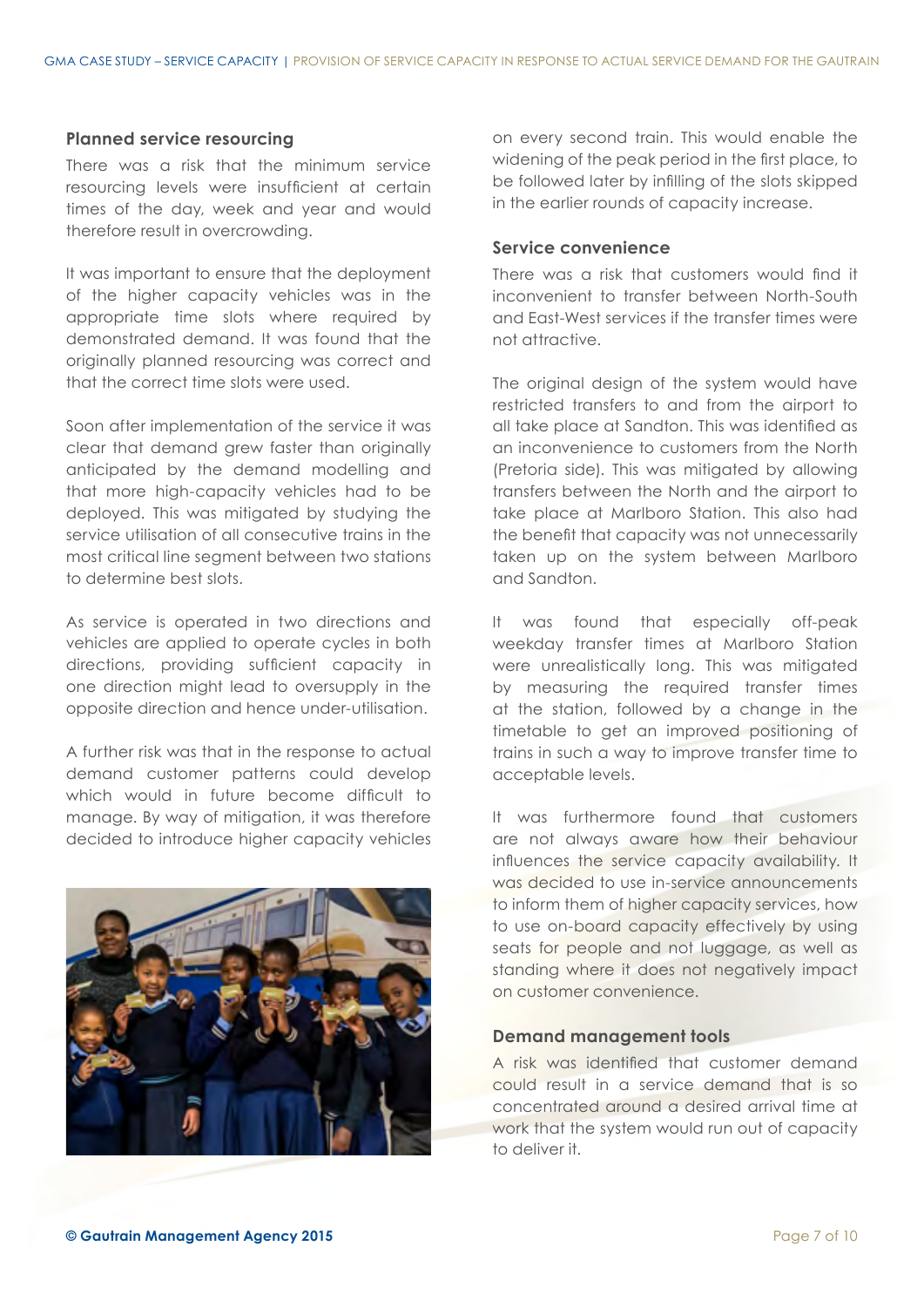It was found that the off-peak service demand was relatively low compared to the peak period demand. As mitigation, an off-peak discount fare was introduced to attract more customers to outside the peak periods as well as make it attractive for non-users to start using the system during off-peak periods (at a discount). This was later classified as the GREEN fare.

It was furthermore found that the off-peak discounted fare did not have the desired effect on the am peak customer demand that was wished for, although it did attract additional off-peak users. The am peak hour south- and westbound service demand was so concentrated that some further intervention was required. Congestion pricing was therefore applied to the am peak hour for all customer entries into the system between 06:30 and 07:30. A 20% higher fare was applied to pay-as-yougo customers for travelling in this period. This was classified as the RED fare.

#### **Measurement of service capacity utilisation**

There was a risk that the measurement of service capacity utilisation was too coarse to correct capacity on individual services during any hour period. There was also the risk that the overcrowding thresholds were so high that customers would find the overcrowding unattractive, resulting in a loss in customers and a reactive response to overcrowding.

It was found that hourly capacity utilisation measurements could give the impression that capacity utilisation was acceptable on average, but that it did not deal with variations around that average during the specific hour period. This was mitigated by measuring the utilisation on a train-for-train basis during the day in order to make visible which individual trains are overcrowded. This had the additional benefit of targeting a service in a specific time slot for additional capacity.

There was a risk that the quarterly overcrowding measurements would lead to slow response times at a point where rapid customer growth was still experienced. This was mitigated by introducing bi-weekly capacity meetings where monitoring of service capacity utilisation and pro-active service responses were discussed and actioned.

A risk was identified that the service network and its components could run out of capacity at some point in the future. This was based on the fact that it was found that some services were already operating at the predicted year 13 capacity levels although the service was only in its second year of operation. To mitigate this risk, a long-term system capacity assessment was introduced, which is updated on an annual basis. This assessment takes into account the highest historical demand levels and projects it into the future, using growth assumptions based on past experience and realistic future growth expectations.

From the demand a peak period service level together with its resourcing is calculated. All of this determines when different system components like the number of vehicles, line capacity, junction capacity, platform capacity, etc. would reach its bottlenecks into the future. The benefit of this is that it assists in decision making as it takes a long term view.

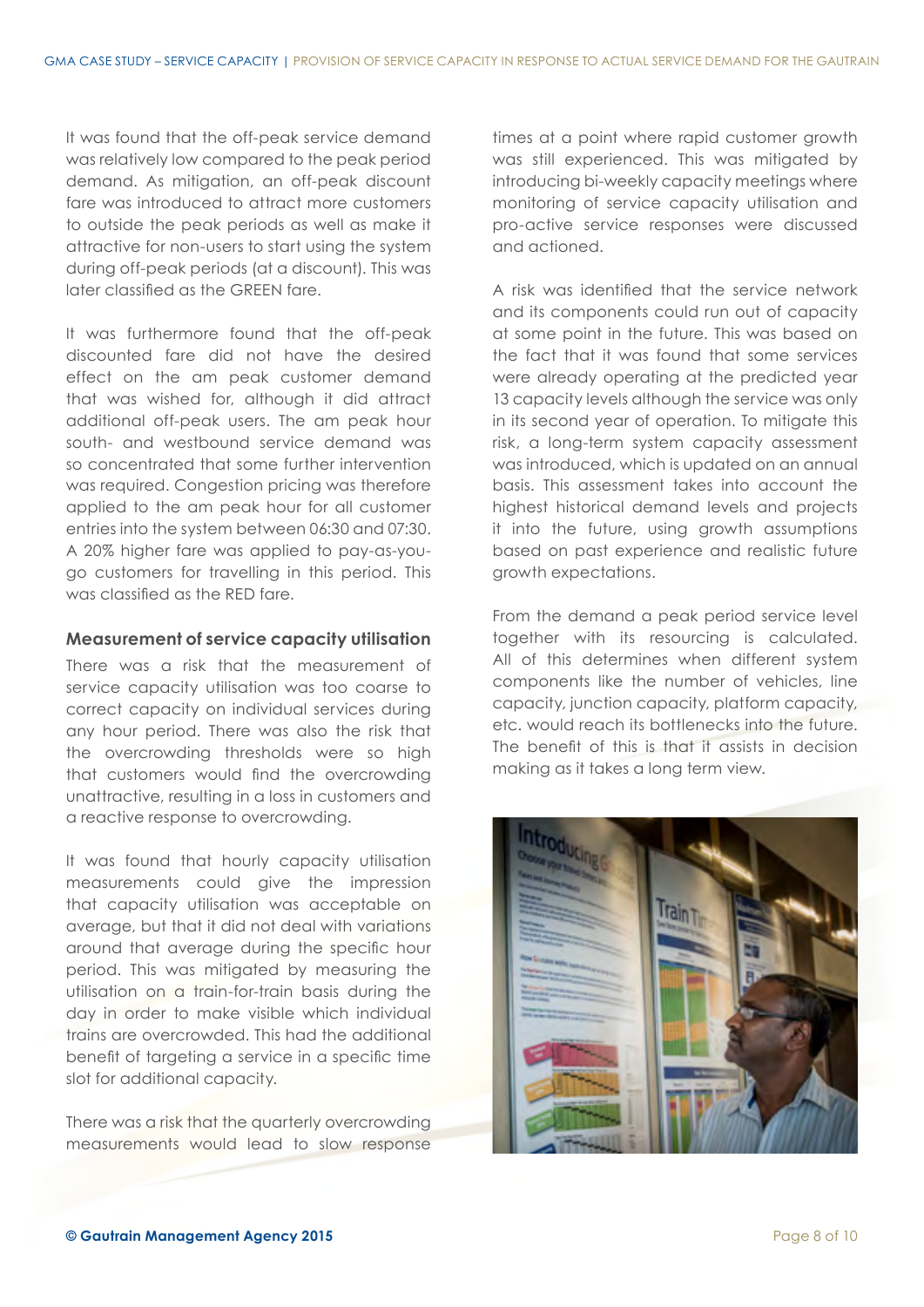# **4. LESSONS LEARNT**

The following represent some of the lessons learnt in the different activity areas as well as some recommendations relevant to the lessons learnt. It should not be seen as an exhaustive list, but as a brief summary.

#### **Demand modelling**

- Demand modelling early during the planning phase of a project has its limitations and cannot allow for all possible eventualities.
- The more local and relevant experience is available to your demand modellers, the higher the quality and relevance of the demand estimate outcomes.
- It is recommended that actual demand numbers should be used as early as possible to remodel the future based on reallife experience.

#### **Planned service delivery frequencies**

- Assuming acceptable service frequencies based on what is already in the market place could be risky as it limits the extent to which one can distinguish your service.
- Current weekend service frequencies could limit the attractiveness of the service and higher demand could possibly be attracted with a more regular service frequency.
- It is recommended that customer surveys could be used after the service has been introduced for some time to determine where and when improved service frequencies are required.

#### **Planned service resourcing**

• Appropriate resourcing of a service has a major cost implication. In the case of Gautrain, running long trains, when shorter trains could be deployed, has an impact on energy cost, labour cost as well as maintenance cost.



- It is therefore recommended that the resourcing should be as close as possible to the real demand.
- In the case of Gautrain, it is not easy to change a longer train into a short train at short notice. It is therefore recommended that resourcing should have flexibility built into it. Gautrain is now considering automatic couplers that would allow for the subdivision of a long train within a few seconds. The network should also have sufficient storage facilities for unused vehicle resources. Gautrain could have benefitted from additional staging lines where unused vehicles could be stored when not in use instead of running all vehicles back to the central maintenance facility during offpeaks and again back to terminal points on the network when the peak periods start.

#### **Service convenience**

- Service convenience can easily be seen as an after-thought.
- It is recommended that this issue be dealt with proactively and that it then be refined once a service is operational for some time in order to continuously improve convenience to the customer.